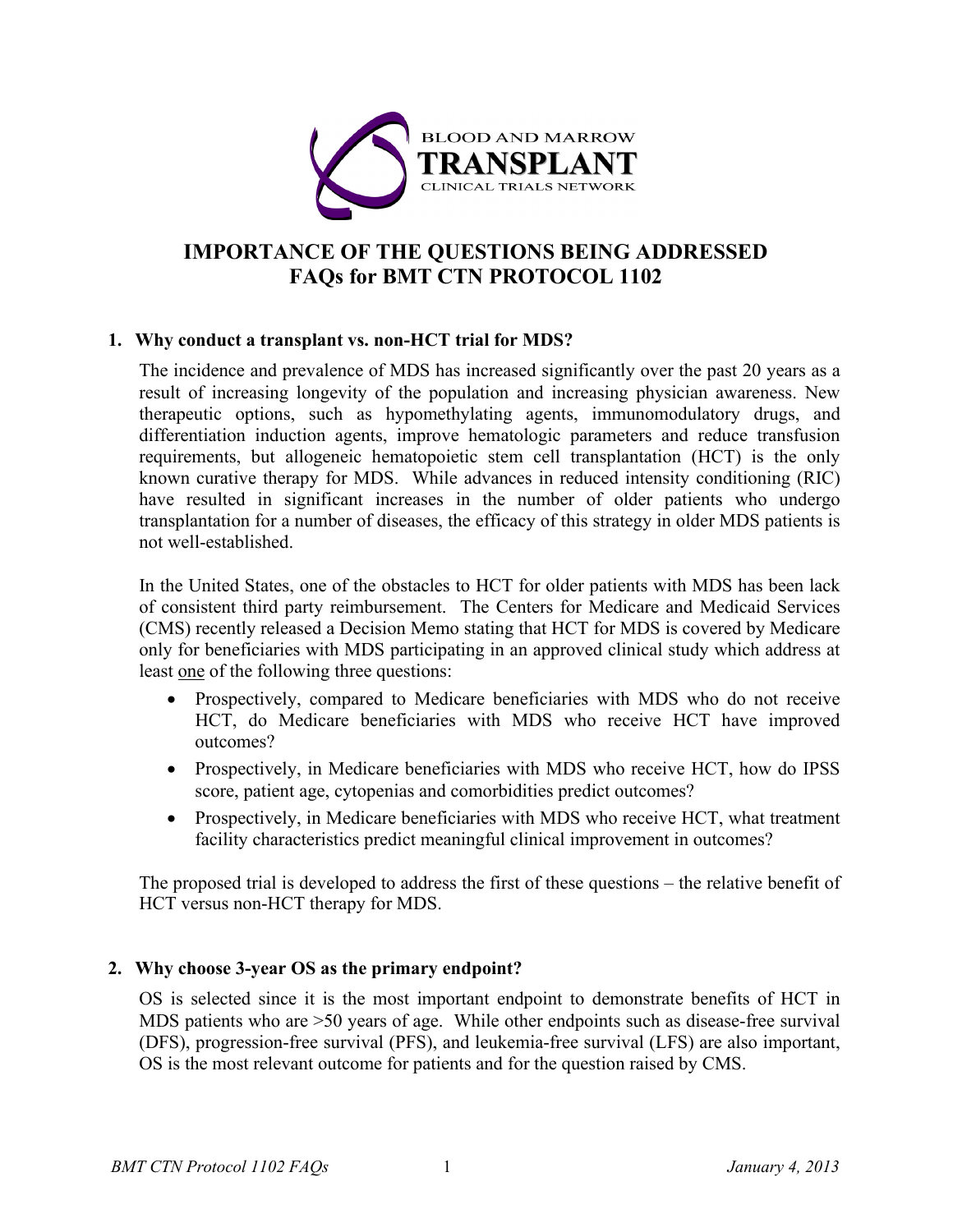The 3-year endpoint was selected because HCT is associated with higher early mortality rates but a subsequent higher chance of cure than non-HCT therapy such that the expected survival benefit would become apparent only after 2-3 years of observation.

### **3. What is the importance of the secondary endpoints of the trial?**

In this trial of HCT vs. non-HCT therapy in MDS, clinical endpoints only relevant to HCT (i.e. GVHD, transplant-related mortality) or non-HCT therapy (i.e. disease response, hematologic improvement) are not appropriate. Since MDS patients without a donor will be followed by their primary hematologists, not all endpoints can be assessed similarly in the two arms. DFS or RFS is difficult to assess since most MDS patients will be enrolled with existing disease without being in complete remission and complete remission is not necessarily a goal of non-HCT therapy. LFS was chosen as a secondary endpoint, since avoidance of transformation to leukemia is a goal of both HCT and non-HCT therapy and is clinically meaningful, as it is correlated with generally more aggressive clinical course and poorer survival/quality of life (QOL). Additionally, progression to AML from MDS is generally well documented even in a community setting by bone marrow biopsies and peripheral blood differential counts, and, consequently, ascertainment bias may be limited.

QOL is increasingly recognized as an important clinical endpoint in MDS therapy and HCT. Although potentially lifesaving, HCT carries an attendant risk of significant acute complications and late effects including chronic GVHD, organ toxicity, osteoporosis, infections, cataracts, secondary cancers, and infertility, all of which can result in decrements in QOL. At the same time, MDS patients receiving non-HCT therapy generally require continued treatment and supportive care including transfusion, which are known to be associated with decreased QOL. Therefore, it is critically important to assess QOL in both arms (HCT and non-HCT) in addition to survival outcomes in this trial.

# **4. Is our accrual goal feasible?**

Yes. The length of time required to accrue the targeted sample size for this study depends on the proportion of enrolled patients with a matched related or matched unrelated donor which is believed to be 60% - 70%. Accrual will remain open until 135 patients are assigned to the non-transplant arm if the proportion of patients with a matched donor is 60% and until 120 patients are assigned to the non-HCT therapy arm if the proportion with a matched donor is 70%. Based on historical CIBMTR data, it is estimated that 420 patients receive HCT from a matched sibling or unrelated donor for MDS per year in the US. Further assuming that 50% of these patients have had Intermediate-2 or high risk IPSS, approximately 210 patients will be eligible to enroll in the HCT arm. Assuming an accrual rate of 40%, we expect annual enrollment of 84 patients to the RIC HCT arm. Table 1 provides estimated annual accruals for various proportions of donor availability. Based on these assumptions, it is estimated that 2.5 - 3.5 years of accrual will be necessary to enroll the targeted sample size.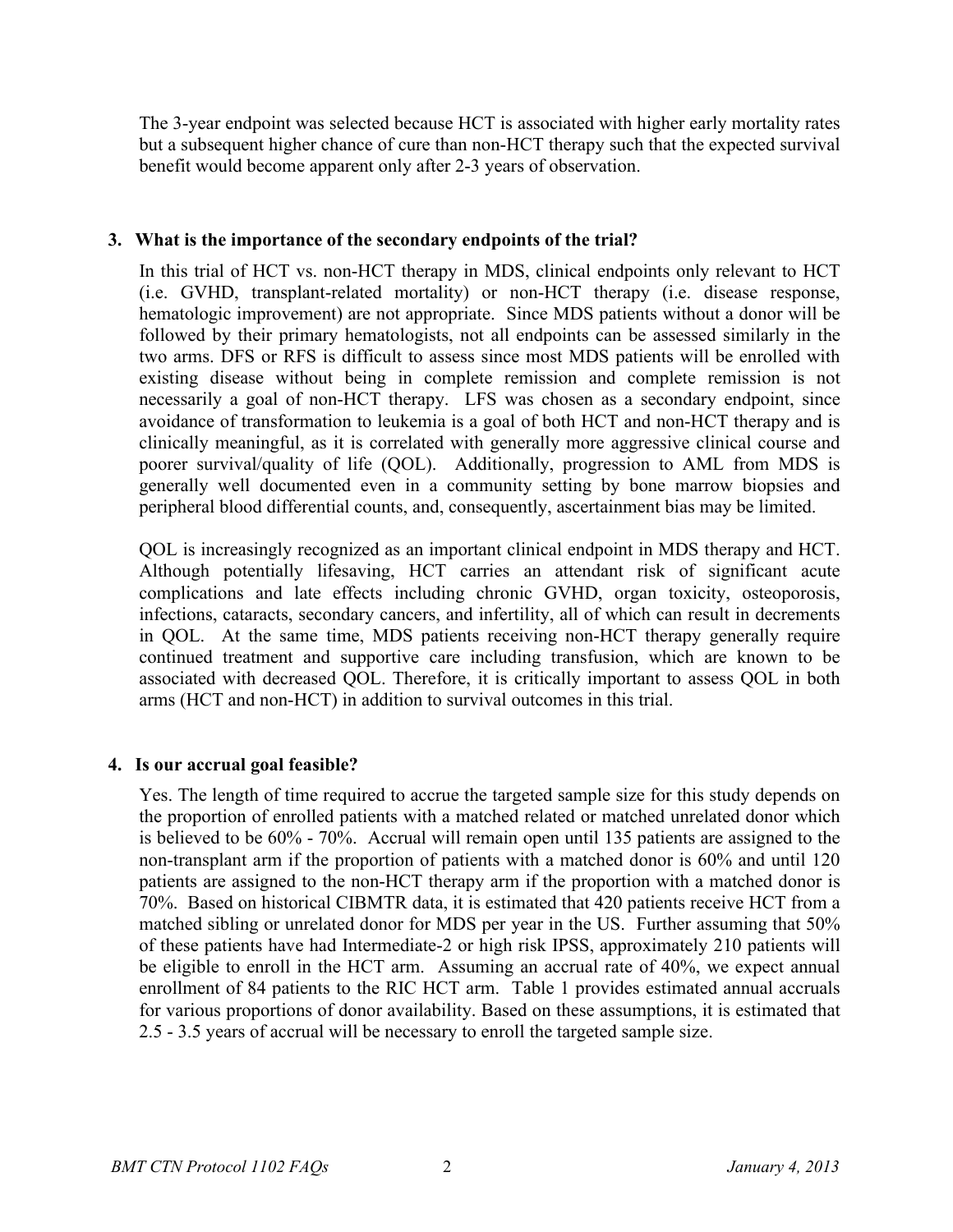|              | <b>Donor Availability</b> |            |
|--------------|---------------------------|------------|
|              | 60%                       | <b>70%</b> |
| Donor        |                           |            |
| No Donor     |                           |            |
| <b>Total</b> | 140                       | 120        |

#### **TABLE 1: ESTIMATED ANNUAL ACCRUAL**

#### **5. Why not allow alternate donor (mismatch URD/haplo-identical) HCT or cord blood transplants? Why not include therapy-related MDS?**

Alternate donor transplantation will be excluded in an attempt to keep the study population as homogeneous as possible. In addition, according to the most recent analysis of the CIBMTR data, 7/8 match URD HCT is associated with a significantly inferior survival compared with MRD or  $8/8$  match URD HCT, and therefore might not be an appropriate treatment strategy for older patients. Our power calculation is based on better established survival data using MRDs and 8/8 URDs.

In general, the benefit of HCT for therapy-related MDS has been well established as the prognosis of therapy-related MDS is extremely poor with non-HCT therapy. Thus, we exclude this disease entity from our trial.

# **6. Why not allow patients whose donor search has been initiated? Also why allow patients whose sibling donors have been typed?**

The major challenge in designing a study comparing HCT and non-HCT in MDS, conducted by the CTN, is to establish a comparable cohort of MDS patients who are "transplant candidates" yet not undergoing HCT. If a patient comes to a CTN transplant center with already identified unrelated donor for a transplant evaluation, the patient will be assigned to the HCT arm (donor arm) right away. In this case, the only comparable cases would be the ones who failed to find a donor (at least 3 months of search) and then come to a transplant center for a transplant evaluation. These patients may be referred to the CTN centers for cord blood or mismatch donor HCT, but these transplants are excluded from our trial. Therefore it is essentially impossible to enroll such failed-to-find-donor patients in this study through the CTN network.

On the other hand, we plan to allow patients who have a sibling donor identified prior to the enrollment. This will improve the accrual of MDS patients whose referring physicians (community hematologists or academic leukemia program physicians) might have started HLA typing of the patients/their siblings while arranging the referral. This rule assumes that all (or almost all) MDS patients who were considered eligible for HCT will proceed with an unrelated donor search if there is no sibling available.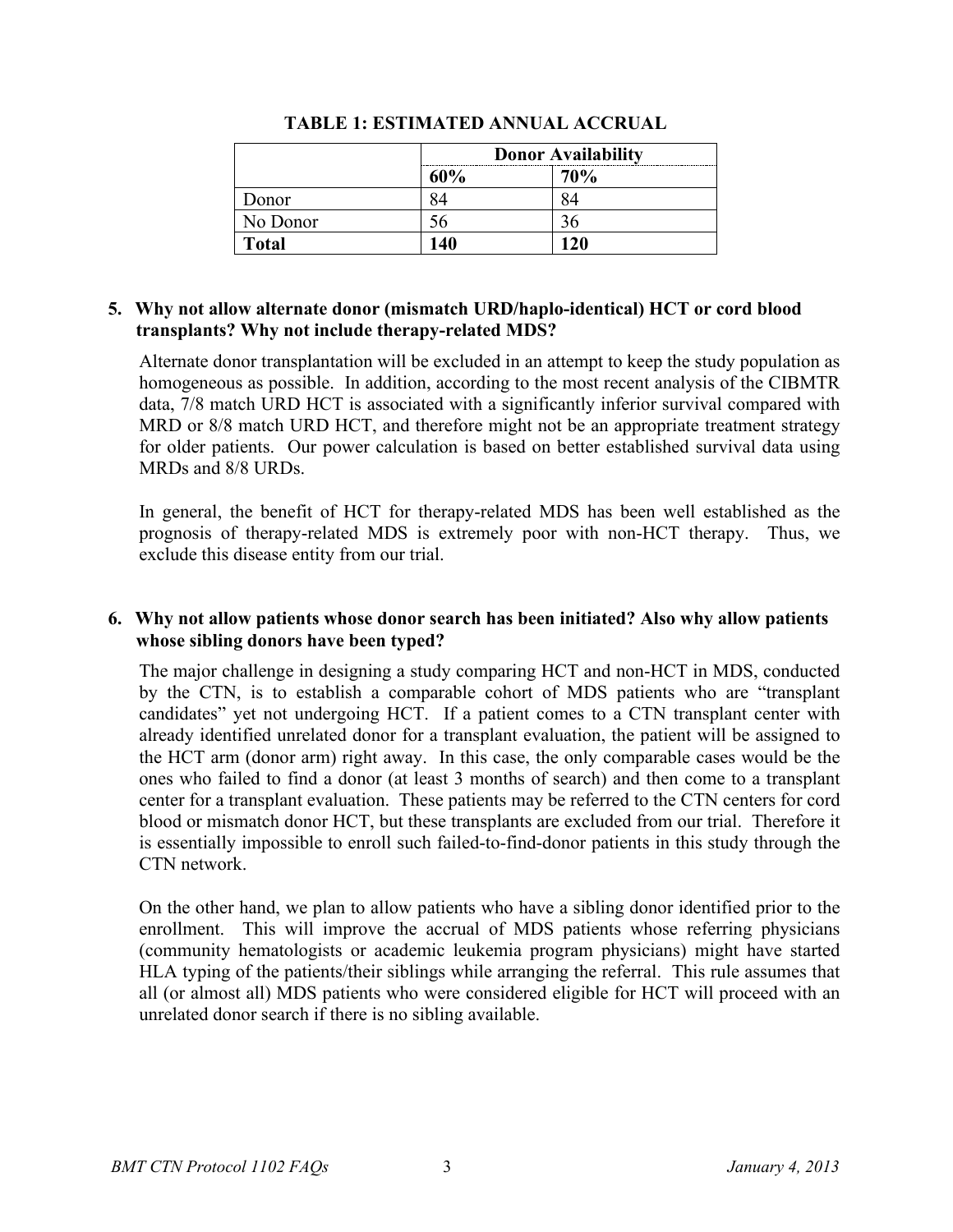#### **7. How will the trial determine donor (HCT arm) versus no-donor assignment?**

If at any time within the 90 days, a suitable transplant donor is identified, the subject will be assigned to the transplantation arm; otherwise, the subject will be assigned to the nontransplantation arm.

*Example 1*. Subject is consented and enrolled. A transplant donor is identified 30 days from consent. The subject undergoes transplantation 70 days from consent.

Analysis: Transplantation Arm

*Example 2*. Subject is consented and enrolled. A transplant donor is identified 30 days from consent. The subject receives 4 cycles of hypomethylating therapy and undergoes transplantation 200 days from consent.

Analysis: Transplantation Arm

*Example 3*. Subject is consented and enrolled. A transplant donor is identified 30 days from consent. The subject receives 4 cycles of hypomethylating therapy and expires related to an infection prior to transplantation.

Analysis: Transplantation Arm

*Example 4*. Subject is consented and enrolled. The patient has an identified sibling donor on the date of consent. The patient eventually declines transplantation.

Analysis: Transplantation Arm

*Example 5*. Subject is consented and enrolled. A donor search is begun, and the subject begins hypomethylating therapy. The subject expires 80 days after consent without a donor being identified.

Analysis: Non-Transplantation Arm

*Example 6*. Subject is consented and enrolled. A donor search is begun, and the subject begins hypomethylating therapy. No donor is identified after a 90 day search. The subject continues on hypomethylating therapy.

Analysis: Non-Transplantation Arm

*Example 7.* Subject is consented and enrolled. A donor search is begun, and the subject begins hypomethylating therapy. No donor is identified after a 90 day search. The subject progresses and undergoes alternative donor transplantation 150 days from consent.

Analysis: Non-Transplantation Arm

### **8. When do observations for survival start? What if patients die within 3 months from enrollment, either before or after finding a donor?**

The primary outcome analysis will use the date of consent and registration for survival analyses because that is the time in which the patient was determined as potential HCT candidate. There will be inherent time lag between the enrollment (time 0) to the biologic assignment (up to 3 months). The biologic assignment will occur at anytime between enrollment (time 0) and 90 days from enrollment, at which all patients will be assigned to the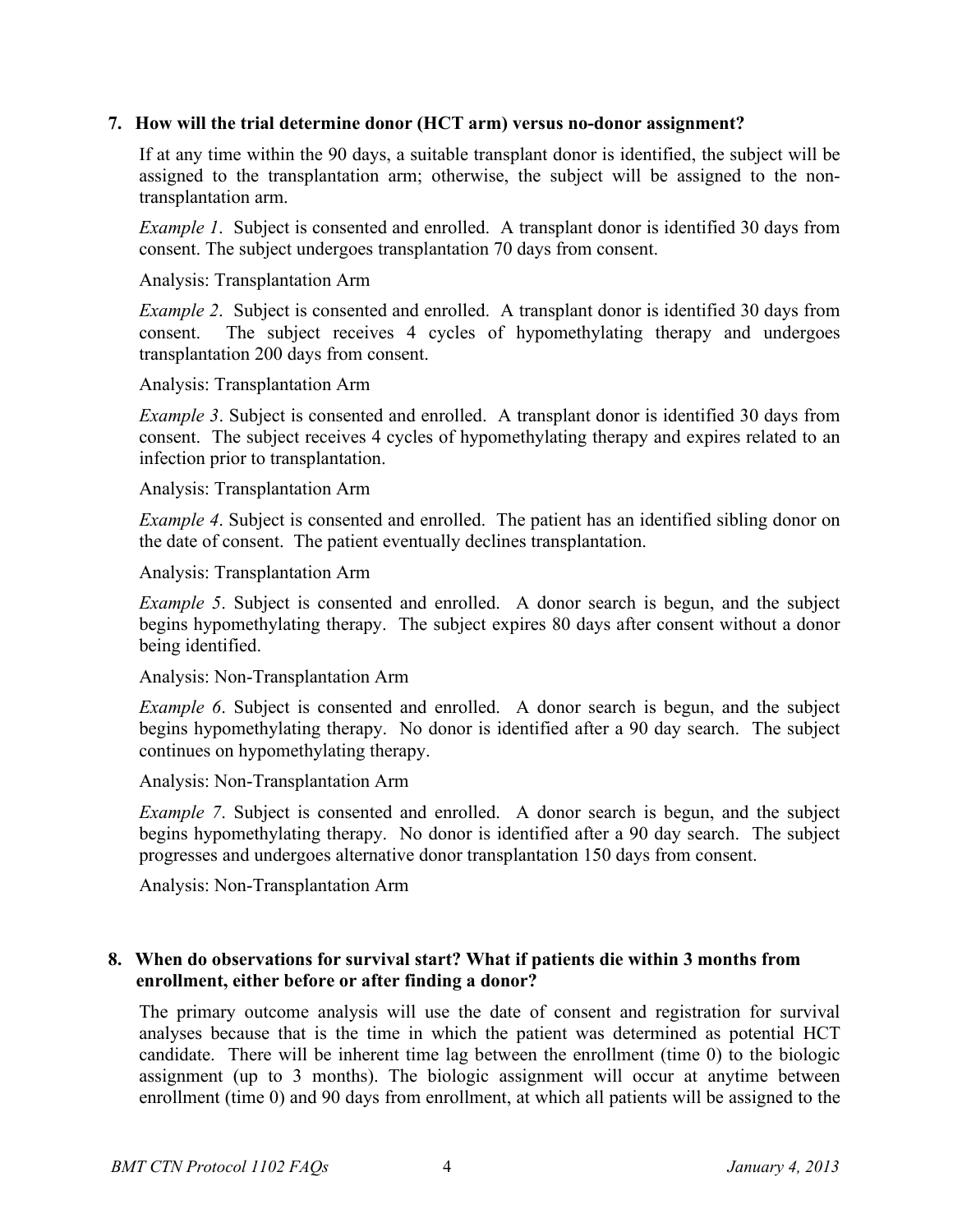non-HCT arm. Up until the time of donor identification, all patients will be in the non-HCT cohort.

# **9. What are the recruitment strategies if applicable, and proposed plans for monitoring study accrual?**

Core Clinical Centers and non-Core Centers will participate. Transplant centers will follow their local institutional practices for recruiting patients on research studies. Due to Medicare coverage issues, it is expected that a majority of MDS patients  $\geq 65$  years of age will be identified as potential study candidates at their first consultation visit to Core Clinical Centers and non-Core Centers. In addition, MDS patients who are enrolled onto the SWOG/Intergroup MDS trial will be encouraged to participate in this CTN trial.

Patient information and educational materials explaining this study will be prepared by the NMDP Office of Patient Advocacy and made available to centers in paper form and on the Web.

Monthly accrual reports will be provided to the NIH. Additionally, recruitment reports based on the CIBMTR database will be provided every six months. The screening reports will summarize reasons for non-enrollment and reasons for ineligibility.

#### **10. What are the proposed plans for data acquisition, transfer, management and analysis?**

A web-based data entry platform will be used for all BMT CTN supplemental forms. Data are transmitted encrypted using secure socket layer (SSL) technology. SSL is the standard used by banks in their electronic transactions. This platform includes online missing forms reports as well as other reports as deemed useful by the transplant centers. A User's Guide and Data Management Handbook will be developed for reference and training of clinical research associates (CRAs).

Data collected on CIBMTR Initial and Follow-up Report Forms will be transferred electronically from the CIBMTR to EMMES on a regular basis. Any data relevant to realtime monitoring of safety or efficacy endpoints will be collected on BMT CTN supplemental forms, e.g. deaths.

Missing forms reports are updated daily. Queries will be developed to check for missing and inconsistent data. Queries will be distributed to the centers at least monthly.

Analysis files will be prepared prior to each Data and Safety Monitoring Board (DSMB) meeting. Most analyses will be conducted using SAS and following the statistical analysis plans outlined in each protocol.